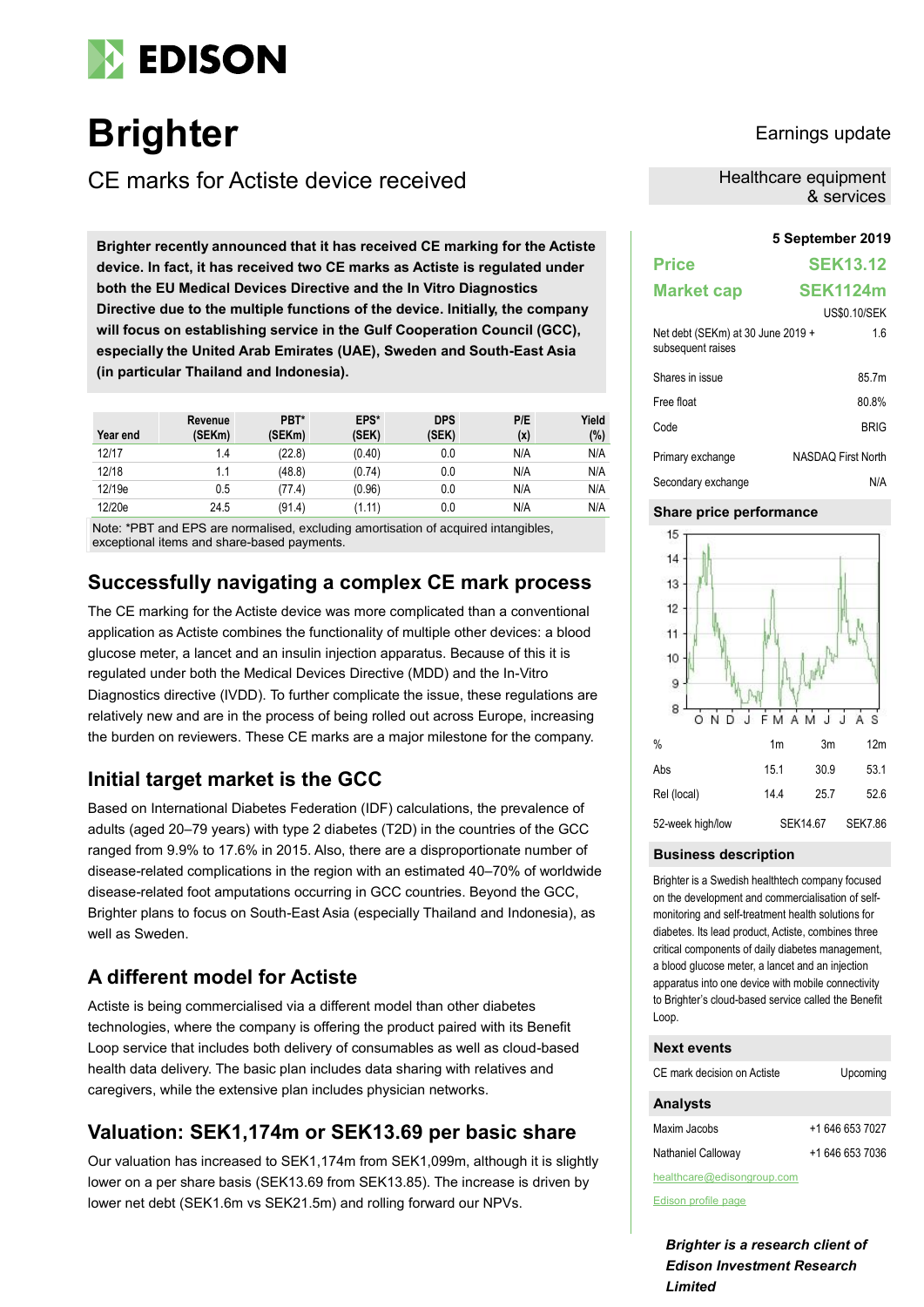

## **Navigating a complicated regulatory process**

In Europe, diagnostic equipment is regulated as medical devices and in vitro diagnostics are regulated as a separate product class, but both are administered through the Conformité Européenne (CE) marking system. A CE mark is an indication that products of certain classes meet the health and safety requirements set forth for that class, and is applied to a wide range of products including those outside of healthcare. CE marks are grated by 'notified bodies' or independent bodies that are nominated for review of these products by member states. The CE marking process is substantially less burdensome than the approval process in the US. Although it is generally easier for a product to enter the market in Europe and the system affords more flexibility, devices and in vitro diagnostics are regulated by a larger number of agencies on both the EU and member state level. However, in 2017 the EU initiated a modernisation and harmonisation process through the passage of the new so-called Medical Device Directive (MDD) and In Vitro Diagnostic directive (IVDD). Member states have until 2020 to become compliant with the MDD and until 2022 for the IVDD. Because Actiste combines the functionality of a glucose meter, lancet and insulin injector, it is regulated under both the MDD and IVDD, which significantly increased the complexity of the review process. It is quite an achievement for Actiste to successfully obtain the necessary CE marks under this regulatory regime.

As a reminder, due to the combined functionality of the Actiste device, the company estimates that the number of steps for daily treatment and measurement is reduced by up to 67%. The Actiste device is delivered as part of a subscription-based service that includes different levels of data sharing, continuous replenishment of everyday supplies delivered directly to the home, and digital services designed to facilitate, improve and streamline the treatment.

Brighter's cloud-based platform, called the Benefit Loop, and associated companion applications for IOS and Android were previously CE-marked. Together, the Benefit Loop and its applications collect, manage and analyse data for the purpose of sharing critical treatment information with friends, relatives, caregivers and healthcare providers to improve self-management outcomes.

## **Top priority markets: GCC and South-East Asia**

Following the CE marking, the company plans to initially launch the product in the countries of the Gulf Cooperation Council (GCC). The rapid economic development seen in the GCC region has fuelled growing rates of diabetes and diabetes-related complications. The region has some of the highest rates of the disease in the world, ranging from 9.9% to 17.6% of the population (Exhibit 1) and affecting millions of people. The disease is also typically more poorly controlled in this region than in other countries, and an estimated 40–70% of worldwide disease-related foot amputations occur in GCC countries. This positions Actiste as an attractive solution to increasing compliance and improving patient engagement with healthcare in these countries.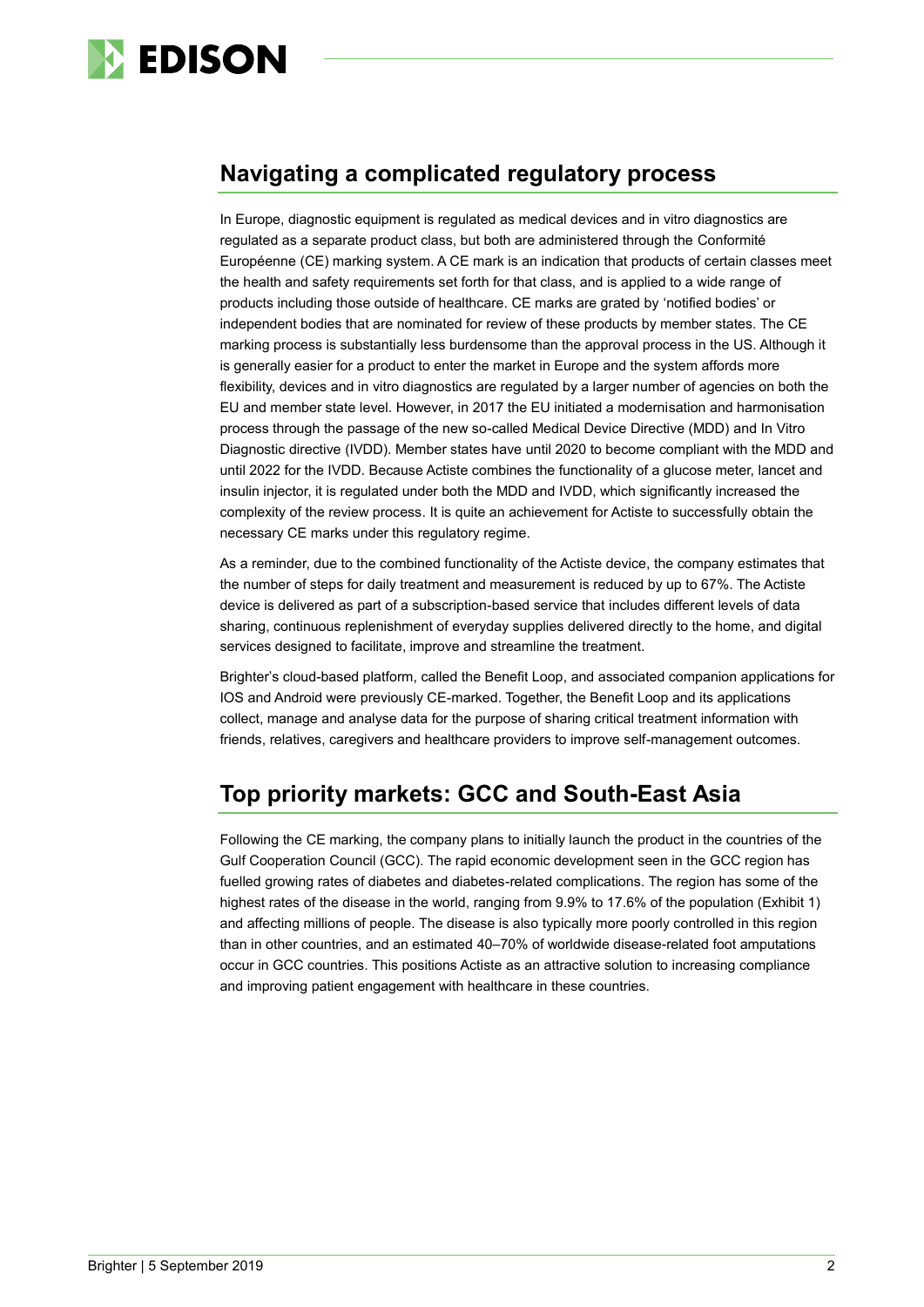





Source: IDF Diabetes Atlas, Seventh Edition

Additionally, the company is interested in targeting a selection of countries in South-East Asia (SEA), in particular Thailand and Indonesia. The epidemiology of the disease in this region is similar to the GCC countries in that a population with historically low rates of type 2 diabetes (T2D) is seeing increased rates of the disease as a result of economic development. According to the 2017 IDF Diabetes Atlas, an estimated 9.6% of the SEA population (on an age-adjusted basis) is living with the disease. This is similar to rates seen in Europe for instance. However, complicating this is that historically the disease was rare and under recognised resulting in a general lack of knowledge and almost half (45.8%) of these individuals in the region going undiagnosed. Approximately 55% of those with the disease in this region die before the age of 60.<sup>1</sup> According to one study conducted in SEA, 22% and 36% of patients with T1D and T2D, respectively, have never had HbA1c diagnostic tests.<sup>2</sup>

### **Valuation**

Our valuation has increased to SEK1,174m from SEK1,099m, although it is slightly lower on a per share basis (SEK13.69 from SEK13.85). The increase is due to lower net debt (SEK1.6m vs SEK21.5m) following the Q219 financial results and subsequent share offerings (totalling SEK15.8m). Additionally, we have rolled forward our NPVs, which has increased our valuation.

| Program                                                         | <b>Market</b>                             | Probability<br>of success | Launch<br>year | Upper tier<br>launch pricing<br>$$$ per month) | Lower tier<br>launch pricing<br>$$$ per month) | Peak revenue<br>(Sm) | Valuation<br>(SEKm) |
|-----------------------------------------------------------------|-------------------------------------------|---------------------------|----------------|------------------------------------------------|------------------------------------------------|----------------------|---------------------|
| Actiste                                                         | Nordic region                             | 30%                       | 2019           | 131.3                                          | 71.6                                           | 5.5                  | 21.8                |
|                                                                 | <b>Gulf Cooperation Council countries</b> | 30%                       | 2019           | 112.5                                          | 61.4                                           | 45.7                 | 178.3               |
|                                                                 | South East Asia                           | 30%                       | 2019           | 93.8                                           | 51.1                                           | 54.7                 | 226.7               |
|                                                                 | EU                                        | 25%                       | 2019           | 133.9                                          | 73.0                                           | 243.1                | 680.0               |
|                                                                 | US                                        | 20%                       | 2021           | 143.1                                          | 78.0                                           | 193.1                | 421.0               |
| Unallocated costs                                               |                                           |                           |                |                                                |                                                |                      | (152.5)             |
| Total                                                           |                                           |                           |                |                                                |                                                |                      | 1,175.2             |
| Net debt (at 30 June 2019 including July capital raises) (SEKm) |                                           |                           |                |                                                |                                                | (1.6)                |                     |
| Total firm value (SEKm)                                         |                                           |                           |                |                                                |                                                | 1,173.6              |                     |
| Total shares (m)                                                |                                           |                           |                |                                                | 85.7                                           |                      |                     |
| Value per basic share (SEK)                                     |                                           |                           |                |                                                |                                                | 13.69                |                     |
| Source: Edison Investment Research                              |                                           |                           |                |                                                |                                                |                      |                     |

#### **Exhibit 2: Valuation of Brighter**

Ramachandran, A. (2012).

<sup>2</sup> Pathan, F., et al. (2018). Hypoglycaemia among Insulin-Treated Patients with Diabetes: Southeast Asia Cohort of IO HAT Study. *Journal of the ASEAN Federation of Endocrine Societies, 33*(1), 28-36

 $\overline{a}$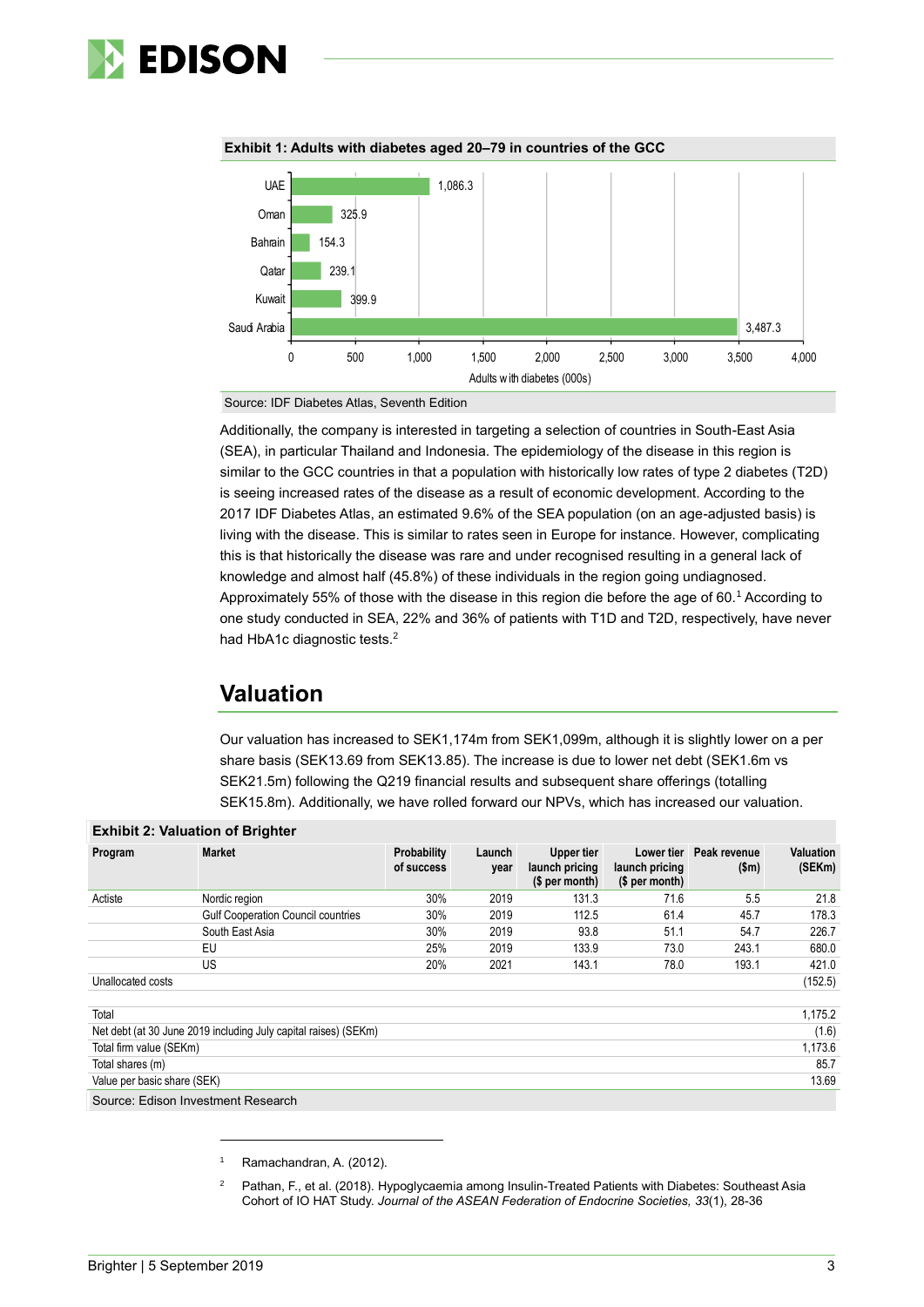

## **Financials**

The company reported a loss of SEK23.7m for Q219. The increase over Q119 (SEK15.8m) is part due to a SEK4.4m write-off that the company recorded because some of its consumables in inventory expired on account of the CE mark delay. Other increased costs include higher external costs (SEK19.1m vs SEK16.6m in Q119), presumably due to CE marking costs and preparations for the commercial launch. We have increased our expected loss for 2019 to SEK77.4m from SEK63.5m to account for these adjustments. The company ended the quarter with SEK23.1m in cash and SEK40.5m in debt following a series of financings during the period. Subsequent to the end of the period, the company raised SEK15.8m in additional capital through direct offerings. We estimate that the company will require SEK20m in additional capital in 2019 in finance operations and SEK70 in capital (up from SEK60m previously) for 2020. We expect these requirements to be met through the company's financing agreement with Winance, worth up to SEK160m (for more details, please refer to our [previous note\)](https://www.edisongroup.com/publication/waiting-on-the-ce-mark/24395/).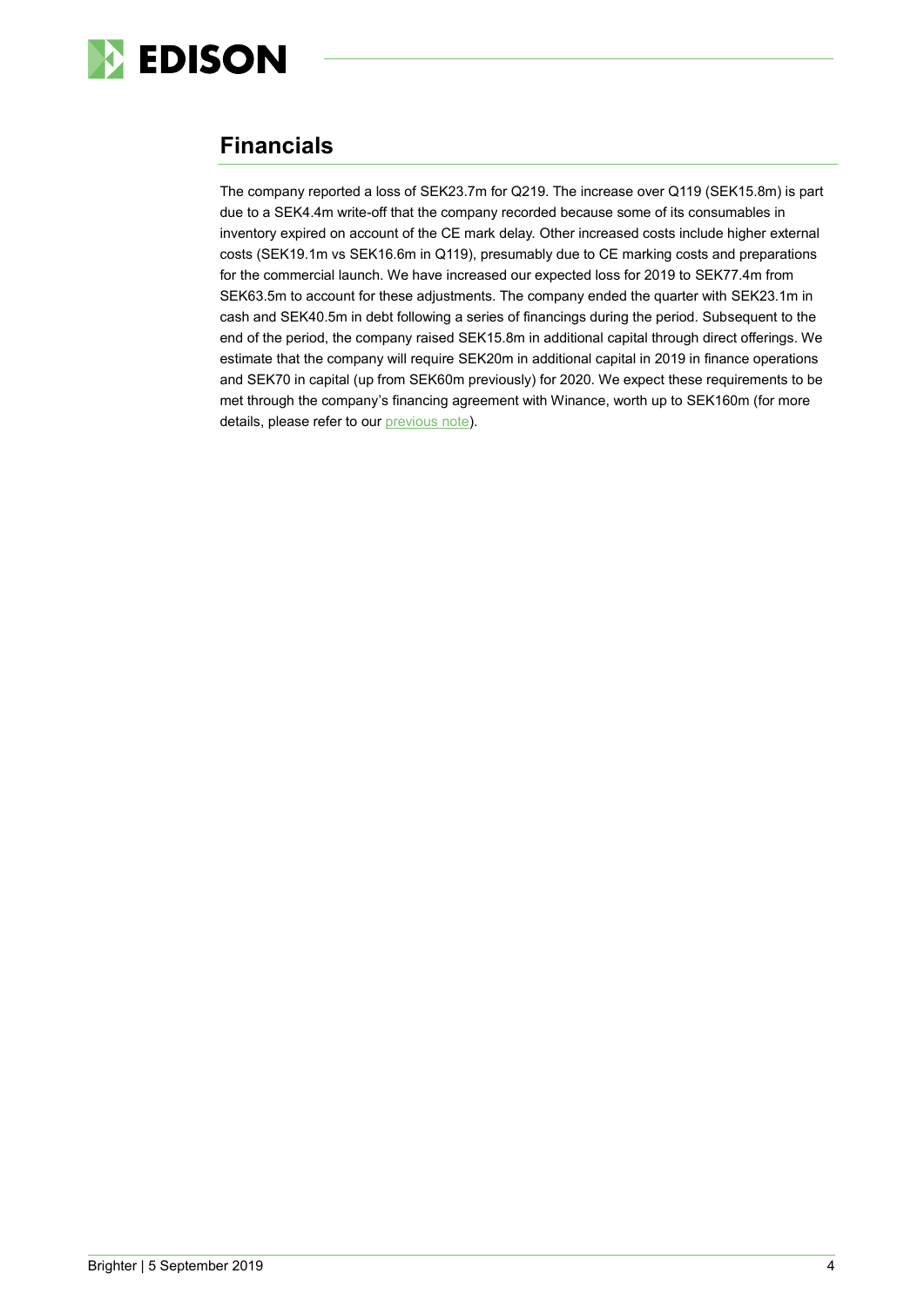

### **Exhibit 3: Financial summary**

|                                                       | 2017<br><b>SEK000s</b> | 2018           | 2019e          | 2020e                  |
|-------------------------------------------------------|------------------------|----------------|----------------|------------------------|
| Year end 31 December                                  | <b>IFRS</b>            | <b>IFRS</b>    | <b>IFRS</b>    | <b>IFRS</b>            |
| <b>PROFIT &amp; LOSS</b>                              |                        |                |                |                        |
| Revenue                                               | 1,377                  | 1,052          | 462            | 24,532                 |
| Cost of Sales                                         | 0                      | 0              | (497)          | (4,906)                |
| Gross Profit                                          | 1,377                  | 1,052          | (35)           | 19,626                 |
| Sales, General and Administrative Expenses            | (9, 153)               | (13, 014)      | (20, 451)      | (21, 269)              |
| <b>EBITDA</b>                                         | (19, 744)              | (44, 163)      | (63, 814)      | (76, 992)              |
| Operating Profit (before amort. and except.)          | (19, 946)              | (44, 326)      | (63, 844)      | (77, 021)              |
| Intangible Amortisation                               | 0                      | 0              | 0              | 0                      |
| Other                                                 | 31,416<br>0            | 24,455         | 31,274         | 0<br>$\mathbf{0}$      |
| Exceptionals<br><b>Operating Profit</b>               | (19, 946)              | 0<br>(44, 326) | 0<br>(63, 844) |                        |
| Net Interest                                          | (2, 897)               | (4, 476)       | (13, 576)      | (77, 021)<br>(14, 390) |
| Other                                                 | (4, 449)               | (4,278)        | (583)          | 0                      |
| Profit Before Tax (norm)                              | (22, 843)              | (48, 802)      | (77, 420)      | (91, 412)              |
| Profit Before Tax (FRS 3)                             | (27, 292)              | (53,080)       | (78,002)       | (91, 412)              |
| Tax                                                   | 0                      | 0              | 0              | $\mathbf{0}$           |
| Deferred tax                                          | (0)                    | (0)            | (0)            | (0)                    |
| Profit After Tax (norm)                               | (22, 843)              | (48, 802)      | (77, 420)      | (91, 412)              |
| Profit After Tax (FRS 3)                              | (27, 292)              | (53,080)       | (78,002)       | (91, 412)              |
| Average Number of Shares Outstanding (m)              | 68.2                   | 71.7           | 81.4           | 82.2                   |
| EPS - normalised (ore)                                | (40.00)                | (74.00)        | (95.87)        |                        |
| EPS - FRS 3 (SEK)                                     | (0.40)                 | (0.74)         | (0.96)         | (111.24)<br>(1.11)     |
| Dividend per share (ore)                              | 0.00                   | 0.00           | 0.00           | 0.00                   |
|                                                       |                        |                |                |                        |
| <b>BALANCE SHEET</b>                                  |                        |                |                |                        |
| <b>Fixed Assets</b>                                   | 84,961                 | 112,430        | 133,029        | 152,722                |
| Intangible Assets                                     | 76,794                 | 102,929        | 122,527        | 142,125                |
| <b>Tangible Assets</b><br>Other                       | 4,738<br>3,429         | 8,537<br>965   | 9,537<br>965   | 9,632<br>965           |
| <b>Current Assets</b>                                 | 26,393                 | 58,186         | 64,240         | 22,169                 |
| <b>Stocks</b>                                         | 0                      | 7,070          | 5,171          | 5,171                  |
| Debtors                                               | 15,931                 | 34,308         | 32,727         | 4,033                  |
| Cash                                                  | 10,017                 | 9,031          | 20,182         | 6,805                  |
| Other                                                 | 445                    | 7,777          | 6,160          | 6,160                  |
| <b>Current Liabilities</b>                            | (23,965)               | (63, 698)      | (53, 496)      | (53, 496)              |
| Creditors                                             | (15, 528)              | (11, 805)      | (13, 022)      | (13, 022)              |
| Short term borrowings                                 | (8, 437)               | (51, 893)      | (40, 474)      | (40, 474)              |
| Long Term Liabilities                                 | 0                      | $\mathbf{0}$   | (20,000)       | (90,000)               |
| Long term borrowings                                  | 0                      | 0              | (20,000)       | (90,000)               |
| Other long term liabilities                           | 0                      | 0              | 0              | $\mathbf{0}$           |
| <b>Net Assets</b>                                     | 87,389                 | 106,918        | 123,773        | 31,395                 |
| <b>CASH FLOW</b>                                      |                        |                |                |                        |
| Operating Cash Flow                                   | (24, 582)              | (68, 249)      | (76,040)       | (62, 717)              |
| Net Interest                                          | 0                      | 0              | 0              | 0                      |
| Tax                                                   | (99)                   | 0              | $\mathbf{0}$   | 0                      |
| Capex                                                 | (34, 852)              | (29, 986)      | (20, 619)      | (20, 660)              |
| Acquisitions/disposals                                | 0                      | 0              | $\mathbf{0}$   | $\mathbf{0}$           |
| Financing                                             | 7,913                  | 34,655         | 72,444         | 0                      |
| Conversion of convertible debt instruments            | 43,065                 | 43,065         | $\mathbf{0}$   | 0                      |
| <b>Dividends</b>                                      | 0                      | 0              | (261)          | 0                      |
| Other                                                 | (195)                  | (14, 406)      | 6,804          | 0                      |
| Net Cash Flow                                         | (8,750)                | (34, 921)      | (17, 672)      | (83, 377)              |
| Opening net debt/(cash)                               | (1,733)                | (1,580)        | 42,862         | 40,292                 |
| HP finance leases initiated                           | 0                      | 0              | 0              | 0                      |
| Exchange rate movements                               | 0                      | 0              | $\mathbf{0}$   | 0                      |
| Other                                                 | 8,597                  | (9, 521)       | 20,243         | 0                      |
| Closing net debt/(cash)                               | (1,580)                | 42,862         | 40,292         | 123,669                |
| Source: Brighter reports, Edison Investment Research. |                        |                |                |                        |